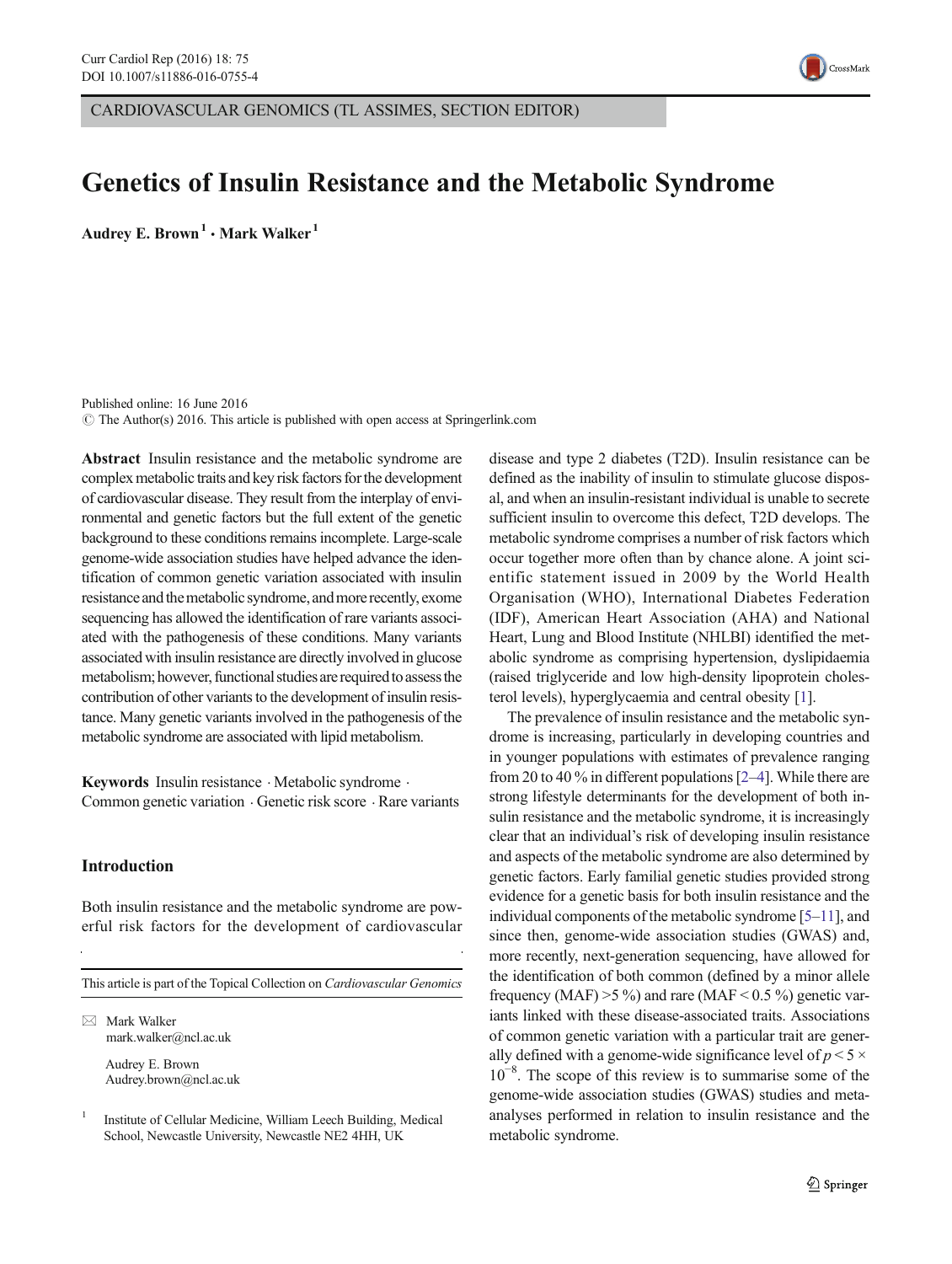#### Common Genetic Variation in Insulin Resistance

Since 2007, genome-wide association studies (GWAS) have identified approximately 88 loci associated with risk of developing T2D [[12\]](#page-6-0). The vast majority of the loci related to T2D are primarily associated with insulin secretion and β-cell function with far fewer variants apparently influencing insulin resistance. There are a number of reasons for this, not the least that insulin resistance is strongly linked to obesity, and dissecting out the role of common genetic variation in insulin resistance in the absence of obesity has been problematic. There has also been a lack of large cohorts with reliable measures of insulin sensitivity. Indeed, many measures examine whole body insulin sensitivity and do not measure insulin sensitivity at a tissue/organ level. Table 1 lists the loci and nearby genes associated with insulin resistance identified by linkage analysis, candidate gene studies and GWAS.

The GENESIS consortium is the only group to date that has published a GWAS of whole-body insulin sensitivity measured during hyperinsulinaemia (clamp/insulin suppression test) in a modest number of subjects (2764 with replication in an additional 2860 individuals) from four cohorts. The consortium found that variation in NAT2 was associated with insulin resistance although this did not reach formal genome-wide significance (rs1208 was associated with decreased insulin sensitivity with  $p = 9.81 \times 10^{-7}$  after adjusting for BMI). The rs1208 loci was also associated with fasting glucose, triglycerides and total cholesterol and with an increase in coronary heart disease risk. A functional relationship between NAT2 and insulin sensitivity was confirmed in mouse 3T3-L1 adipocytes where NAT1 knockdown (the mouse orthologue of human NAT2) decreased insulin-stimulated

Table 1 Variants associated with insulin resistance identified by candidate gene association studies, linkage analysis and GWAS

| <b>SNP</b>             | Nearby gene    | Chromosome                       | Ref                |
|------------------------|----------------|----------------------------------|--------------------|
| rs13081389             | <b>PPARG</b>   | 3                                | [27, 28]           |
| rs972283               | KLF14          | 7                                | [29]               |
| rs2943641              | IRS 1          | $\mathfrak{D}$                   | $\lceil 31 \rceil$ |
| rs780094               | <b>GCKR</b>    | $\overline{2}$                   | [17]               |
| rs8050136              | <i>FTO</i>     | 16                               | [29, 36, 76]       |
| rs7903146              | TCF7L2         | 10                               | [37, 38]           |
| rs1208                 | NAT2           | 8                                | $\lceil 13 \rceil$ |
| rs6723108,<br>rs998451 | <b>TMEM163</b> | $\overline{2}$<br>$\overline{2}$ | [43]               |
| rs35767                | IGF1           | 12                               | [17]               |
| rs12970134             | MC4R           | 18                               | [46, 77]           |
| rs17046216             | <i>SC4MOL</i>  | 4                                | [48]               |
| rs7077836              | <b>TCERGIL</b> | 10                               | [48]               |
| rs702634<br>rs4311394  | <i>ARL15</i>   | 12                               | [49, 78]           |

glucose uptake and in a mouse NAT1 knockout model which showed decreased insulin sensitivity [[13](#page-6-0)]. NAT2 is involved in acetylation and influences sensitivity to certain drugs such as isoniazid, although the endogenous substrates remain to be defined (reviewed in [\[14\]](#page-6-0)). GWAS such as this are challenging to perform in large cohorts as the protocols involved in measuring whole-body insulin sensitivity are time-consuming, labour-intensive and, as such, expensive to perform.

The hyperinsulinaemic-euglycaemic clamp is considered the gold standard method for assessing insulin sensitivity (defined for these purposes as the ability of insulin to stimulate glucose uptake) but it is a long protocol and complex to perform. Simpler measures of insulin sensitivity such as fasting insulin concentrations and leptin/adiponectin ratios [[15\]](#page-6-0) are often used as a surrogate marker for insulin sensitivity. Fasting insulin and glucose levels can also be used to calculate the homeostasis model assessment (HOMA). HOMA-IR is used as a measure of insulin resistance which has the advantage of being simple to obtain but is not directly comparable to the clamp measure [[16\]](#page-6-0).

In an effort to identify new variants associated with insulin resistance, large-scale meta-analyses of GWAS have been performed using multiple cohorts which have measures of insulin sensitivity, processing and secretion. This approach has confirmed associations of many loci with specific glycaemic traits as well as identifying new loci. The Meta-Analyses of Glucose and Insulin-related traits Consortium (MAGIC) performed meta-analyses on GWAS from 21 cohorts of nondiabetic individuals including 46,186 individuals with measures of fasting glucose and 38,238 with measures of fasting insulin and HOMA-IR as an index of insulin resistance. Twenty-five SNPs were followed up in a further 76,558 individuals with this approach identifying 16 loci associated with fasting glucose and two with fasting insulin. This study confirmed loci near GCKR and a newly identified loci near IGF1 as being associated with insulin resistance [[17\]](#page-6-0) with these findings being replicated in a further 14 cohorts comprising 29,084 non-diabetic individuals with detailed measures of fasting proinsulin, insulin secretion and sensitivity [[18\]](#page-6-0). This latter study has recently been expanded by Dimas and colleagues who examined the effect of 37 T2D risk loci on measures of insulin processing, secretion, sensitivity and clearance from up to 58,614 non-diabetic individuals with basal measures and 17,327 individuals with dynamic measures of glycaemic traits. They found that the risk loci could be subdivided into five clusters including one cluster with four loci, PPARγ, KLF14, IRS1 and GCKR, associated with insulin resistance [[19\]](#page-6-0).

More recently, alternate approaches to identifying variants associated with insulin resistance have been developed. Manning and colleagues have developed a joint metaanalysis (JMA) approach to identify SNPs significantly associated with either fasting glucose and/or fasting insulin while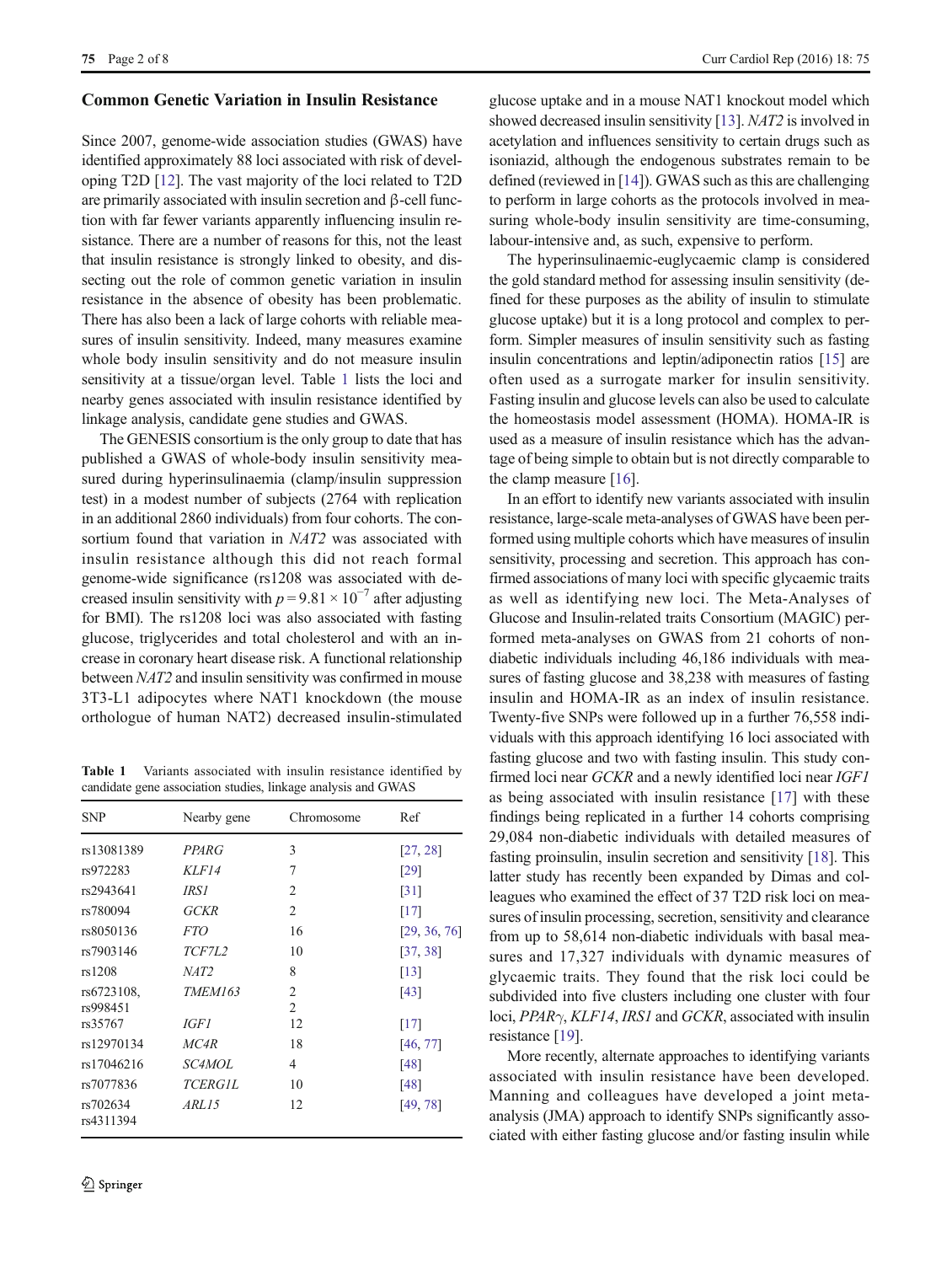both adjusting for BMI and allowing for interaction with BMI [\[20\]](#page-6-0). This analysis method can increase the power to detect genetic associations where interaction with the environment is unknown [[21,](#page-6-0) [22\]](#page-6-0). This approach identified six loci, including five new variants, as being associated with fasting insulin levels (IRS1, COBLL1-GRB14, PPP1R3B, PDGFC, UHRF1BP1 and LYPLAL1). Scott and colleagues used the Metabochip, a custom genotyping array containing 196,725 SNPs chosen due to their associations with a variety of cardiometabolic traits including type 2 diabetes, BMI and fasting glucose [[23\]](#page-6-0) and large-scale meta-analyses of up to 133,010 individuals to identify 17 loci significantly associated with fasting insulin. These loci included those previously identified by Manning, genes which have previously been associated with other metabolic traits (TCF7L2, PPARG, FTO, RSPO3, ANKRD55-MAP3K1 and ARL15) and newly identified loci (HIP1, TET2, YSK4, PEPD and FAM13A) [\[24](#page-6-0)]. These loci have been used in two further studies to generate an insulin resistance genetic risk score to examine the relationship between variants associated with fasting insulin and an individual's risk of developing insulin resistance and T2D [[25](#page-6-0)•, [26](#page-6-0)•]. Scott and colleagues generated an insulin resistance risk score from ten variants which were also specifically associated with lower HDL and higher triglycerides *(IRS1, GRB14, ARL15, ARL15, ARL15, ARL15, ARL15, ARL15, ARL15, ARL15, ARL15, ARL15, ARL15, ARL15, ARL15, ARL15, ARL15, ARL15, ARL15, ARL15, ARL15, ARL15, ARL15, ARL15, ARL15, ARL15, ARL1* PPARG, PEPD, ANKRD55-MAP3K1, PDGFC, LYPLAL1, RSPO3 and FAM13A1) while Yaghootkar and colleagues selected 19 variants to generate their insulin resistance risk score. These studies found that the insulin resistance genetic risk score was associated with decreased insulin sensitivity and lower BMI [\[25](#page-6-0)•]. Yaghootkar and colleagues found that a cluster of 11 risk variants were associated with increased triglycerides and lower HDL-cholesterol along with a lower BMI, while individuals with 17 or more of these risk variants were slimmer but were at higher risk of developing T2D, coronary artery disease and hypertension compared with those individuals carrying nine or less of these insulin resistance risk variants [\[26](#page-6-0)•]. Together, these studies highlight that insulin resistance is not always associated with obesity and can occur in the absence of a high BMI.

## Genetic Loci Associated with Insulin Resistance

Many of the loci that have been identified as being associated with risk of developing insulin resistance harbour genes nearby that are good biological candidates for association with measures of insulin sensitivity. The  $PPAR\gamma$  (peroxisome proliferator-activated receptor gamma) variant Pro12Ala was one of the first genetic variants to be identified as being reproducibly associated with a decreased risk of developing T2D [\[27,](#page-6-0) [28](#page-6-0)]. *PPAR* $\gamma$  is a nuclear receptor involved in the transcription of genes involved in fatty acid and energy metabolism, and PPARy agonists are currently used in T2D treatment.

rs972283 near KLF14 (kruppel-like factor 14) was identified through large-scale association analysis of a European cohort [\[29](#page-6-0)] associated with reduced insulin action, and KLF14 gene and protein expression have recently been shown to be significantly reduced in both adipose tissue and muscle from T2D patients [\[30](#page-6-0)]. IRS1 (insulin receptor substrate 1) is a key component of the insulin signalling pathway initiating the activation of PI3K in response to insulin. The C allele at rs2943641 adjacent to *IRS1* was identified as being associated with insulin resistance and hyperinsulinaemia in a European population. Functional studies showed that the risk allele was associated with both lower basal IRS1 protein levels and reduced PI3K-activity during insulin infusion indicating a causative role for the variant on disease risk [[31\]](#page-6-0). The SNP, rs2943650, near IRS1 has also been associated with a lower body fat percentage, increased triglycerides and insulin resistance, and lower HDL-cholesterol [[32](#page-6-0)]. GCKR (glucokinase regulator) encodes glucokinase regulatory protein (GKRP) which binds to, and inhibits the activity of glucokinase, a key enzyme in regulating hepatic glucose disposal and storage [\[33](#page-6-0)].

Variants within the first intron of FTO were the first to be robustly linked with body mass index [\[34](#page-6-0), [35](#page-6-0)]. Further studies found significant associations of the variants with obesityrelated traits and also with fasting insulin and insulin sensitivity [\[36](#page-6-0)]. Variants within TCF7L2 (transcription factor 7-like 2) show the strongest and most consistent association with risk of developing T2D of any gene variants identified so far. The risk variant has been associated with both impaired beta cell function and insulin resistance [\[37](#page-6-0)–[39](#page-6-0)]. Subsequent functional studies have focussed on the role of TCF7L2 in beta cell function [\[40,](#page-6-0) [41\]](#page-6-0). However, there is now increasing evidence for a role for TCF7L2 in insulin-dependent tissues [[42\]](#page-6-0). A variant in NAT2 (N-acetyltransferase 2) was recently found to be the top signal in four European cohorts of non-diabetic individuals who underwent genome-wide genotyping as well as a direct measure of insulin sensitivity [\[13\]](#page-6-0). Functional analysis of the mouse orthologue, NAT1, demonstrated that NAT1 knockout mice had impaired insulin sensitivity in vivo.

Two loci near TMEM163 (transmembrane protein 163) were found to be associated with both reduced plasma insulin and HOMA-IR in a GWAS of a cohort with Indian ancestry [\[43](#page-6-0)]. *IGF1* (insulin-like growth factor 1) is similar to insulin in function and regulates growth and development. Low plasma levels of IGF-1 have previously been associated with a reduction in insulin sensitivity [\[44](#page-6-0)], and analysis of the rs35767 polymorphism indicates that carriers of the G allele have lower circulating levels of IGF-1 compared to A allele carriers [\[45\]](#page-6-0). *MC4R* (melanocortin 4 receptor) was identified by GWAS of a UK cohort of Indian-Asian and European ancestry as being associated with both insulin resistance, as measured by HOMA-IR and waist circumference, with higher risk-allele frequencies being found in the Indian-Asian cohort [\[46](#page-6-0)].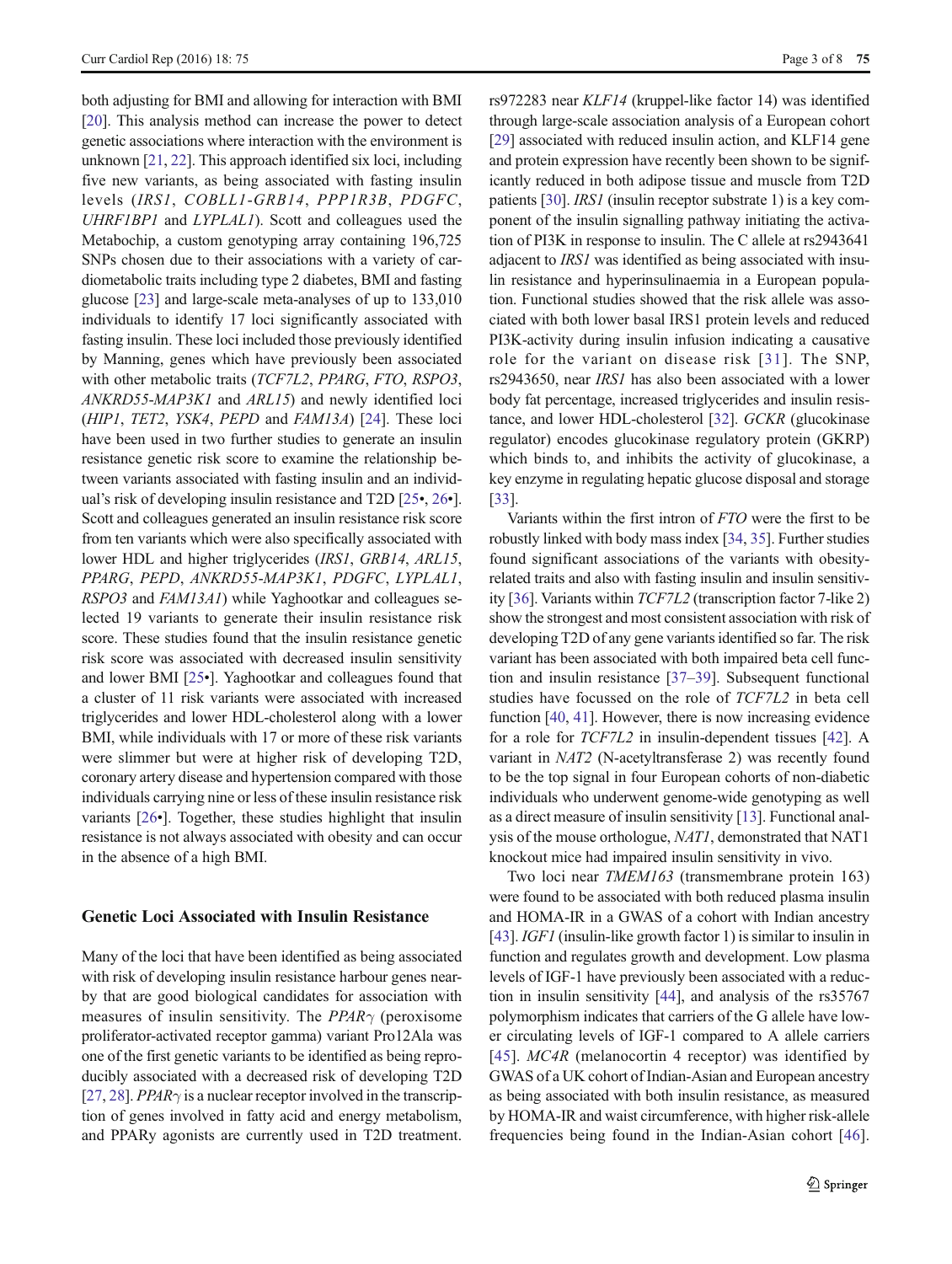Variants within MC4R have also been associated with BMI [\[47](#page-6-0)]. GWAS of an African-American cohort identified the SNP rs7077836 near TCERG1L (transcription elongation regulator 1-like) and rs17046216 in SC4MOL (sterol-C4 methyl oxidase-like) as being associated with both fasting insulin and HOMA-IR, a finding also replicated in a West African cohort [[48\]](#page-6-0). ARL15 (ADP ribosylation factor like GTPase 15) belongs to a family of intracellular vesicle trafficking although its exact function is still unknown. Variants within ARL15 are associated with decreased adiponectin levels and nominally associated with risk of T2D, coronary heart disease and insulin resistance as measured by HOMA-IR [\[49\]](#page-6-0). Adiponectin is an adipokine involved in improving in-sulin sensitivity (reviewed in [\[50](#page-7-0)]). A recent study using a novel adiponectin receptor agonist suggests that activation of the adiponectin pathway directly improves insulin sensitivity [\[51\]](#page-7-0).

Some of the novel loci are of unknown function but others, such as *PPP1R3B* (protein phosphatase 1 regulatory subunit 3B), are thought to play a role in skeletal muscle glycogen synthesis [[52](#page-7-0)] while *GRB14* (growth factor receptor bound protein 14) interacts with receptor tyrosine kinases such as the insulin and insulin-like growth factor receptors [[53](#page-7-0)].

#### Common Genetic Variation in Metabolic Syndrome

The search for genetic determinants of the metabolic syndrome has largely taken two approaches, either examining the metabolic syndrome as a whole or as pairs of traits, or analysing associations with the individual components of the metabolic syndrome. Before GWAS, candidate gene association studies and linkage studies reported a number of potential genes associated with aspects of the metabolic syndrome but many of these findings were not replicated. Most GWAS to date have examined associations of variants with the individual components of the metabolic syndrome with at least 56 loci being reproducibly associated with obesity, 157 with lipids and over 90 loci associated with hypertension as well as the numerous loci associated with T2D (reviewed in [[54](#page-7-0)]). It is beyond the scope of this review to discuss GWAS associated with the individual metabolic syndrome components. Instead, we focus on summarizing GWAS involving the examination of the metabolic syndrome as an entity in itself. Table 2 summarizes the variants identified in such studies.

The first GWAS examining common genetic variation in metabolic syndrome was performed on a population of Indian-Asian men who have a higher prevalence of metabolic syndrome compared to the European population. A total of approximately 317,000 SNPs were genotyped in 2700 individuals in stage 1 with the top 1500 SNPs

Table 2 Common genetic variation associated with the metabolic syndrome

| <b>SNP</b>  | Nearby gene    | Chromosome     | Ref    |
|-------------|----------------|----------------|--------|
| rs295       | LPL            | 8              | [56]   |
| rs10790162  | BUD13          | 11             |        |
| rs2075290   | ZNF259         | 11             |        |
| rs2266788   | APOA5          | 11             |        |
| rs173539    | <b>CETP</b>    | 16             |        |
| rs4420638   | <i>APOCI</i>   | 19             | $[57]$ |
| rs11065987  | <b>BRAP</b>    | 12             |        |
| rs753381    | <b>PLCG1</b>   | 20             |        |
| rs1260326   | <b>GCKR</b>    | $\mathfrak{2}$ |        |
| rs579060    | ABCB11         | $\overline{c}$ |        |
| rs301       | LPL            | 8              |        |
| rs7979473   | <b>HNF1A</b>   | 12             |        |
| rs9923233   | <i>FTO</i>     | 16             |        |
| rs10401969  | <i>SUGPI</i>   | 19             |        |
| rs964184    | APOA1/C3/A4/A5 | 11             | [58]   |
| rs11216126  | BUD13          | 11             | [59]   |
| rs180349    | BUD13          | 11             |        |
| rs12721054  | APOC1          | 19             | [60]   |
| rs73989312  | CA10           | 17             | [61]   |
| rs73989319  | CA10           | 17             |        |
| rs7964157   | KSR2           | 12             |        |
| rs77244975  | CTNNA3         | 10             |        |
| rs76822696  | <b>RALYL</b>   | 8              |        |
| rs16912410  | <b>RALYL</b>   | 8              |        |
| rs62526240  | RALYL          | 8              |        |
| rs55752635  | RALYL          | 8              |        |
| rs146816516 | <b>MBNL1</b>   | 3              |        |
|             |                |                |        |

followed up in 2300 individuals in stage 2. No common genetic basis for metabolic syndrome was identified in this study [\[55\]](#page-7-0). GWAS of a European population examined the association of approximately 2.5 million SNPs with either metabolic syndrome as a whole, or with pairs of traits in 22,161 individuals. Variants near BUD13, ZNF259, APOA5, LPL and CETP were found to be associated with metabolic syndrome, and a further 27 variants were associated with combinations of pairs of traits [\[56](#page-7-0)]. Avery and colleagues adopted a different approach to examining the metabolic syndrome involving the clustering of metabolic traits into six phenotype domains encompassing 19 quantitative traits. Using data from 19, 486 European and 6287 African-American individuals, they identified three new loci associated with more than one phenotype domain, APOC1, BRAP and PLCG1 as well as confirming associations of variants near GCKR, ABCB11, LPL, HNF1A, FTO and SUGP1 with multiple phenotype domains [[57](#page-7-0)]. A study in four Finnish cohorts encompassing 11,616 individuals identified a SNP, rs964184, near the APOA1/C3/A4/A5 gene cluster on chromosome 11 as being associated with metabolic syndrome confirming a strong lipid gene component to the genetics of the metabolic syndrome [[58](#page-7-0)]. Three GWAS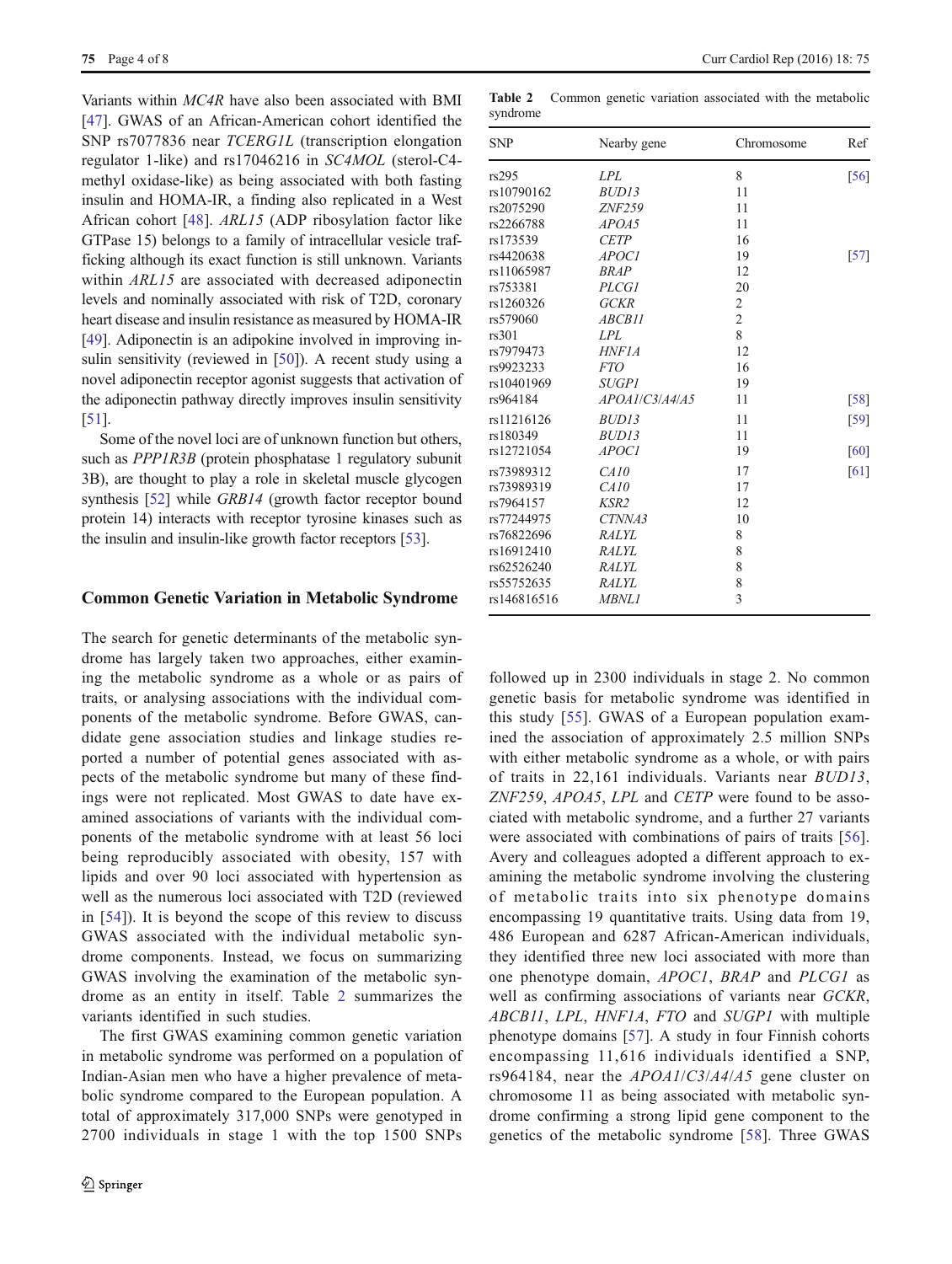studies have examined association of genetic variants in non-European populations. A study of 8842 Korean individuals identified two SNPs near BUD13 as reaching genome-wide significance with a further eight SNPs reported to be of nominal significance including previously reported variants near APOA5 and LPL [\[59](#page-7-0)]. Metabochip genotype array analysis of an African-American population identified 27 SNPs associated with the metabolic syndrome; however, only one (APOC1) was associated with all five components of the metabolic syndrome [[60\]](#page-7-0). More recently, GWAS on a population of African ancestry identified variants near RALYL, KSR2, MBNL1 and two variants specific to the African population near CA10 and CTNNA3 as being associated with metabolic syndrome [\[61\]](#page-7-0).

While there is limited overlap between these GWAS, which may, at least in part, be due to slight differences in the definition of metabolic syndrome used, it is notable that many of the identified genes are associated with lipid traits. For example, variants near ZNF259, APOB, LPL, APOA5, CETP and GCKR have been previously shown to be associated with either low-density lipoprotein cholesterol, high-density lipoprotein cholesterol or triglycerides [\[62\]](#page-7-0). Overall, these studies indicate that while there may be a strong lipid element to the genetics underlying the metabolic syndrome, there is no clear evidence at this point in time of one or more pathways linking the different aspects of the syndrome. In a different approach to identify if common metabolic pathways link the various components of the metabolic syndrome, data from 1193 twin men from the Vietnam Era Twin Study of Aging with measures of adiposity (body mass index and waist circumference), blood pressure, insulin resistance (fasting insulin and glucose) and lipids (high-density lipoprotein cholesterol and triglycerides) were analysed [[63](#page-7-0)]. This study suggested that adiposity may be the underlying factor which links the other factors in the metabolic syndrome with findings indicating shared genetic influences between insulin resistance, lipids and adiposity and also between blood pressure and adiposity.

#### Low-Frequency and Rare Variants

Despite the increased success in identifying risk loci associated with insulin resistance and T2D, it has been estimated that these common variants account for only 25–44 % of the heritability of insulin resistance [[64](#page-7-0)–[66](#page-7-0)]. The contribution of low-frequency (MAF $\leq$ 5 %) and rare variants (MAF  $\leq$  0.5 %) to the heritability of T2D and the metabolic syndrome remains to be explored. Exome sequencing, where all protein-coding genes in the genome are sequenced to document all genetic variation in these regions, has recently been employed in an effort to identify novel low-frequency variants that may have large effects on common metabolic phenotypes. Exome sequencing in a Danish cohort of 2000 individuals with a follow-up in a further 15,989 individuals revealed associations of two common SNPs within COBLL1 and MACF1 with T2D and a lowfrequency variant in CD300LG with fasting HDLcholesterol [[67](#page-7-0)]. While the biological function of the variants within COBLL1 and MACF1 is unknown, exploration of the functional effects of the risk variant rs72836561 at CD300LG revealed that this polymorphism is associated with reduced mRNA expression of CD300LG in skeletal muscle and adipose tissue, decreased insulin sensitivity and increased intramyocellular lipid content suggesting a link between this variant and aspects of the metabolic syndrome [[68\]](#page-7-0). Exome sequencing in an Icelandic population revealed that a lowfrequency variant in CCND2 reduces the risk of developing T2D but, counterintuitively, is also associated with higher body mass index [\[69\]](#page-7-0).

The 1000 Genomes Project was established to sequence, through a combination of both genome and exome sequencing, the genomes of 1092 individuals to aid identification of low-frequency and rare genetic variants across populations [[70\]](#page-7-0). These reference panels, containing 38 million SNPs, have been used by the European Network for Genetic and Genomic Epidemiology (ENGAGE) consortium to successfully impute the genotypes of low-frequency variants and perform 22 GWAS for BMI, waist-hip ratio, fasting glucose and fasting insulin. A meta-analysis of these imputed GWAS identified two novel loci for BMI and two novel loci for fasting glucose, of which one was female-specific. The investigators also identified new lead SNPs at 29 established genetic loci including rs1260326 near GCKR for fasting insulin [[71\]](#page-7-0).

Another approach to identifying genetic variation associated with complex traits is to examine small populations which have been historically isolated. Such populations are often referred to as founder populations. Genotyping of 2733 individuals from the Greenlandic population using the Cardio-Metabochip followed by exome sequencing identified a common variant within TBC1D4 as being associated with higher fasting glucose and reduced insulin sensitivity [[72\]](#page-7-0). The effect of this p.Arg684Ter variant is to disrupt expression of the fulllength TBC1D4 protein in skeletal muscle resulting in decreased insulin-stimulated glucose uptake.

Individuals with familial partial lipodystrophy appear predisposed to features of the metabolic syndrome and insulin resistance. Familial partial lipodystrophy tends to be associated with functional mutations in the LMNA (lamin A/C) gene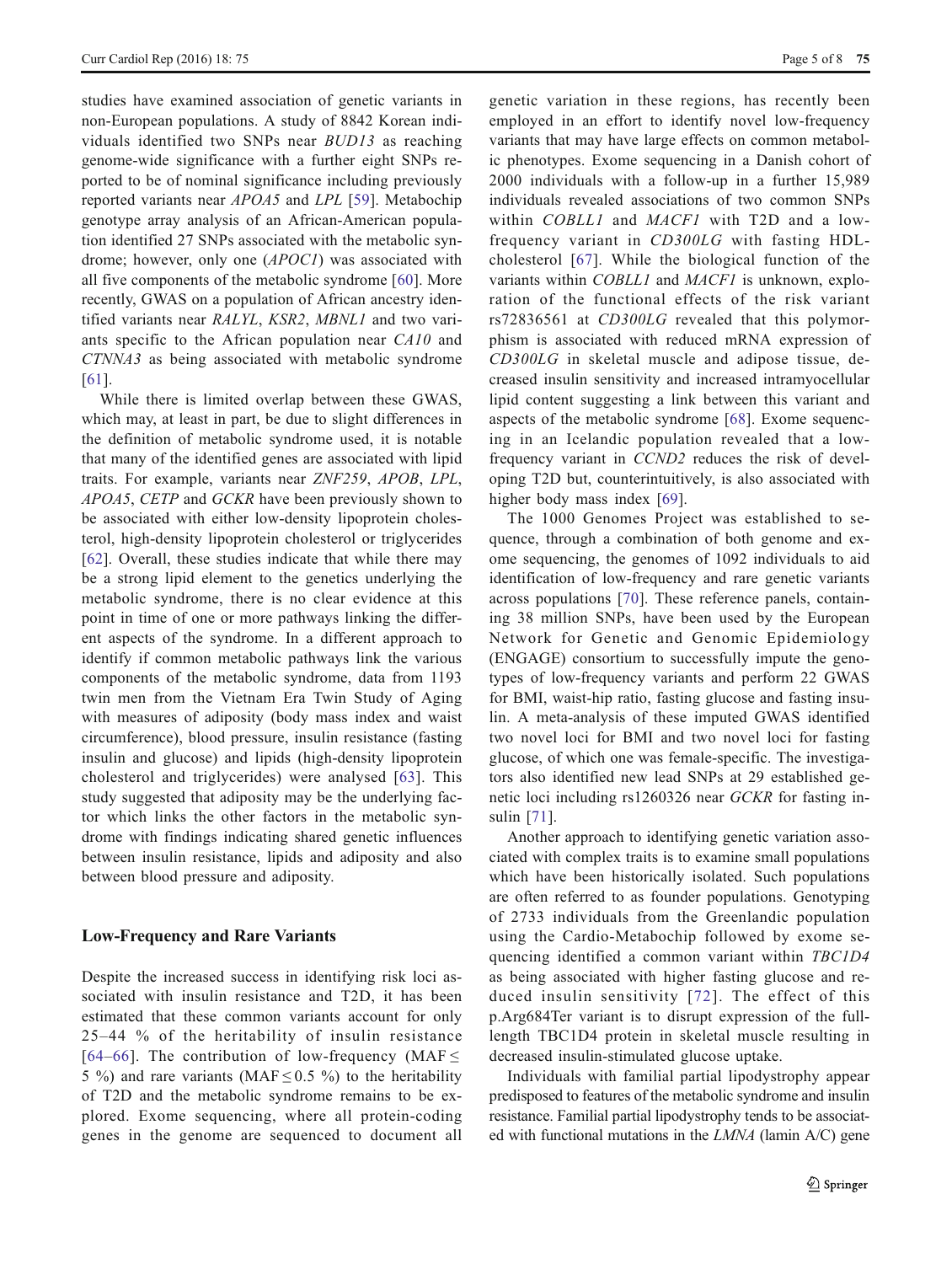<span id="page-5-0"></span>[\[73\]](#page-7-0) resulting in altered adipose tissue distribution. Genetic mutations, affecting either LMNA or the associated processing enzyme ZMPSTE24, have been shown to have a prevalence of 3 % in a small cohort of patients with metabolic syndrome [\[74\]](#page-7-0) raising the possibility that mutations in the *LMNA* gene may contribute, or predispose, an affected individual to the metabolic syndrome.

Future approaches in identifying low-frequency and rare variants include the UK10K-cohort project which has combined whole-genome sequencing in a cohort of 3781 healthy individuals with exome sequencing of 6000 individuals with either rare disease, severe obesity or a neurodevelopmental disorder [\[75](#page-7-0)•]. This project has uncovered 24 million novel genetic variants and resulted in the generation of reference panels with increased coverage of low-frequency and rare variants to help facilitate the identification and contribution of rare variants in health and disease.

### Summary and Future Directions

Considerable recent progress has been made in the identification of genetic loci that are associated with insulin resistance and the metabolic syndrome. Some are directly involved in insulin action and glucose metabolism, while further work is required to determine the functional relationships between the genetic variants and insulin action. Nonetheless, the identification of validated variants has been challenging for a number of reasons. First, it is evident that the phenotypes (insulin resistance and metabolic syndrome) are influenced by lifestyle and environmental factors which need to be taken into account when exploring the underlying genetic architecture of these traits. Second, the insulin resistance phenotype itself is difficult to quantify, often relying upon indirect measures such as circulating insulin levels. Furthermore, the phenotype is often limited to whole body measurements with no comprehensive analysis of genetic variants influencing tissue-specific insulin resistance.

Despite these concerns, our appreciation of the genetic basis of insulin resistance and metabolic syndrome has evolved through a number of approaches described in this review. The challenge moving forward is to translate this knowledge into clinical practice to help predict and manage related conditions such as type 2 diabetes and cardiovascular disease.

Acknowledgments Work in Mark Walker's lab is supported by the National Institute for Health Research (NIHR) Newcastle Biomedical Research Centre based at Newcastle upon Tyne Hospitals NHS Foundation Trust and Newcastle University.

#### Compliance with Ethical Standards

Conflict of Interest Audrey E. Brown and Mark Walker declare that they have no conflict of interest.

Human and Animal Rights and Informed Consent This article does not contain any studies with human or animal subjects performed by any of the authors.

Open Access This article is distributed under the terms of the Creative Commons Attribution 4.0 International License (http:// creativecommons.org/licenses/by/4.0/), which permits unrestricted use, distribution, and reproduction in any medium, provided you give appropriate credit to the original author(s) and the source, provide a link to the Creative Commons license, and indicate if changes were made.

# References

Papers of particular interest, published recently, have been highlighted as:

- Of importance
- 1. Alberti KG, Eckel RH, Grundy SM, et al. Harmonizing the metabolic syndrome: a joint interim statement of the international Diabetes Federation Task Force on Epidemiology and Prevention; National Heart, Lung, and Blood Institute; American Heart Association; World Heart Federation; International Atherosclerosis Society; and International Association for the Study of Obesity. Circulation. 2009;120(16):1640–5.
- 2. Guallar-Castillon P, Perez RF, Lopez Garcia E, et al. Magnitude and management of metabolic syndrome in Spain in 2008–2010: the ENRICA study. Rev Esp Cardiol. 2014;67(5):367–73.
- 3. Prasad DS, Kabir Z, Dash AK, et al. Prevalence and risk factors for metabolic syndrome in Asian Indians: a community study from urban eastern India. J Cardiovasc Dis Res. 2012;3(3):204–11.
- 4. Ford ES, Li C, Zhao G, et al. Prevalence of the metabolic syndrome among U.S. adolescents using the definition from the International Diabetes Federation. Diabetes Care. 2008;31(3):587–9.
- 5. Sakul H, Pratley R, Cardon L, et al. Familiality of physical and metabolic characteristics that predict the development of noninsulin-dependent diabetes mellitus in Pima Indians. Am J Hum Genet. 1997;60(3):651-6.
- 6. Elbein SC, Hasstedt SJ, Wegner K, et al. Heritability of pancreatic beta-cell function among nondiabetic members of Caucasian familial type 2 diabetic kindreds. J Clin Endocrinol Metab. 1999;84(4): 1398–403.
- 7. Watanabe RM, Valle T, Hauser ER, et al. Familiality of quantitative metabolic traits in Finnish families with non-insulin-dependent diabetes mellitus. Finland-United States Investigation of NIDDM Genetics (FUSION) Study investigators. Hum Hered. 1999;49(3): 159–68.
- 8. Lehtovirta M, Kaprio J, Forsblom C, et al. Insulin sensitivity and insulin secretion in monozygotic and dizygotic twins. Diabetologia. 2000;43(3):285–93.
- 9. Lin HF, Boden-Albala B, Juo SH, et al. Heritabilities of the metabolic syndrome and its components in the northern Manhattan family study. Diabetologia. 2005;48(10):2006–12.
- 10. Bellia A, Giardina E, Lauro D, et al. "The linosa study": epidemiological and heritability data of the metabolic syndrome in a Caucasian genetic isolate. Nutr Metab Cardiovasc Dis. 2009;19(7):455–61.
- 11. Carmelli D, Cardon LR, Fabsitz R. Clustering of hypertension, diabetes, and obesity in adult male twins: same genes or same environments? Am J Hum Genet. 1994;55(3):566–73.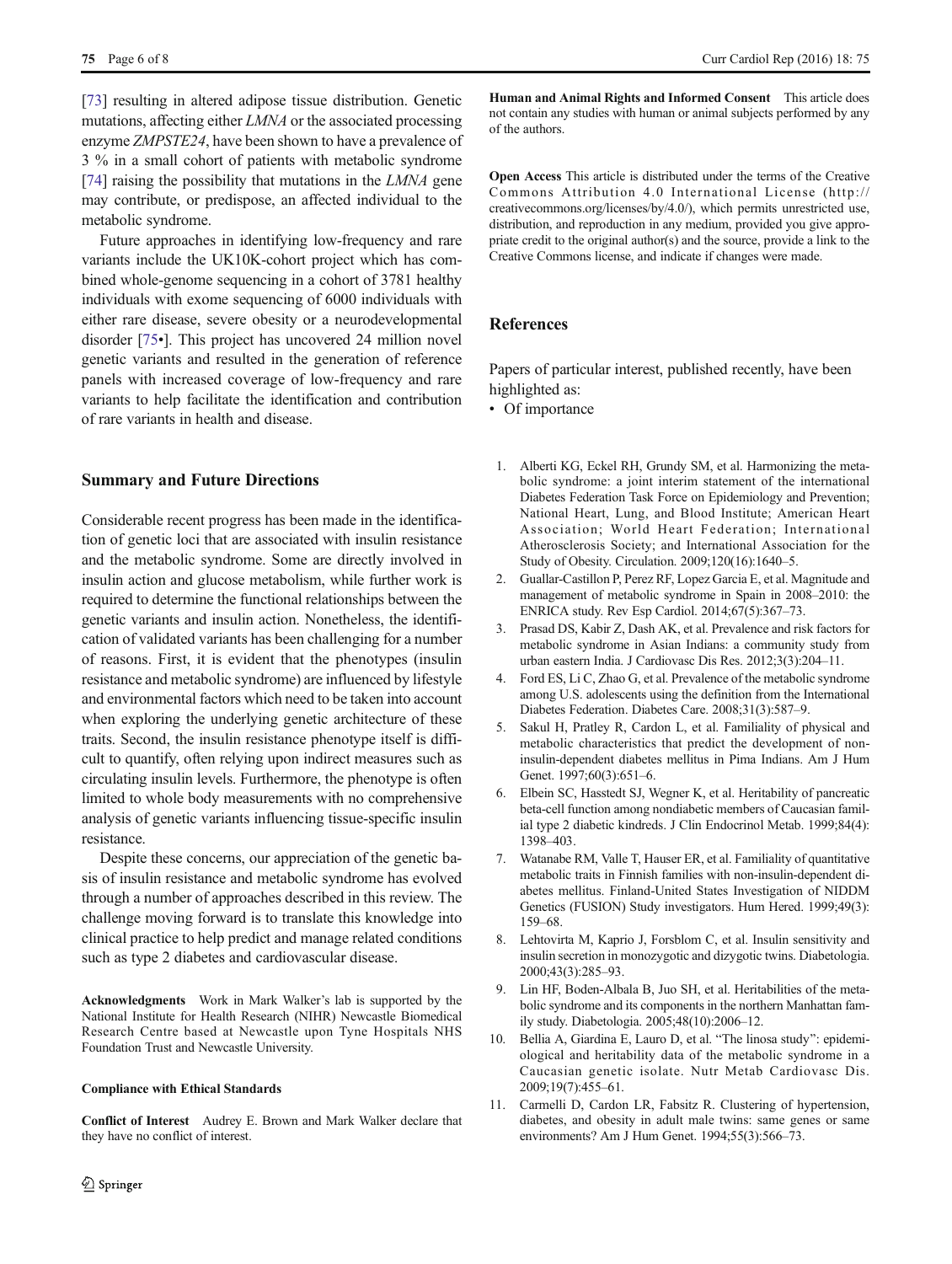- <span id="page-6-0"></span>12. Mohlke KL, Boehnke M. Recent advances in understanding the genetic architecture of type 2 diabetes. Hum Mol Genet. 2015;24(R1):R85–92.
- 13. Knowles JW, Xie W, Zhang Z, et al. Identification and validation of N-acetyltransferase 2 as an insulin sensitivity gene. J Clin Invest. 2015;125(4):1739–51.
- 14. Sim E, Abuhammad A, Ryan A. Arylamine N-acetyltransferases: from drug metabolism and pharmacogenetics to drug discovery. Br J Pharmacol. 2014;171(11):2705–25.
- 15. Finucane FM, Luan J, Wareham NJ, et al. Correlation of the leptin: adiponectin ratio with measures of insulin resistance in non-diabetic individuals. Diabetologia. 2009;52(11):2345–9.
- 16. Pacini G, Mari A. Methods for clinical assessment of insulin sensitivity and beta-cell function. Best Pract Res Clin Endocrinol Metab. 2003;17(3):305–22.
- 17. Dupuis J, Langenberg C, Prokopenko I, et al. New genetic loci implicated in fasting glucose homeostasis and their impact on type 2 diabetes risk. Nat Genet. 2010;42(2):105–16.
- 18. Ingelsson E, Langenberg C, Hivert MF, et al. Detailed physiologic characterization reveals diverse mechanisms for novel genetic Loci regulating glucose and insulin metabolism in humans. Diabetes. 2010;59(5):1266–75.
- 19. Dimas AS, Lagou V, Barker A, et al. Impact of type 2 diabetes susceptibility variants on quantitative glycemic traits reveals mechanistic heterogeneity. Diabetes. 2014;63(6):2158–71.
- 20. Manning AK, Hivert MF, Scott RA, et al. A genome-wide approach accounting for body mass index identifies genetic variants influencing fasting glycemic traits and insulin resistance. Nat Genet. 2012;44(6):659–69.
- 21. Kraft P, Yen YC, Stram DO, et al. Exploiting gene-environment interaction to detect genetic associations. Hum Hered. 2007;63(2): 111–9.
- 22. Manning AK, LaValley M, Liu CT, et al. Meta-analysis of geneenvironment interaction: joint estimation of SNP and SNP x environment regression coefficients. Genet Epidemiol. 2011;35(1):11–8.
- 23. Voight BF, Kang HM, Ding J, et al. The metabochip, a custom genotyping array for genetic studies of metabolic, cardiovascular, and anthropometric traits. PLoS Genet. 2012;8(8):e1002793.
- 24. Scott RA, Lagou V, Welch RP, et al. Large-scale association analyses identify new loci influencing glycemic traits and provide insight into the underlying biological pathways. Nat Genet. 2012;44(9):991–1005.
- 25.• Scott RA, Fall T, Pasko D, et al. Common genetic variants highlight the role of insulin resistance and body fat distribution in type 2 diabetes, independent of obesity. Diabetes. 2014;63(12):4378–87. Insulin resistance genetic risk scores were used to highlight that insulin resistance can occur in the absence of obesity.
- 26.• Yaghootkar H, Scott RA, White CC, et al. Genetic evidence for a normal-weight "metabolically obese" phenotype linking insulin resistance, hypertension, coronary artery disease, and type 2 diabetes. Diabetes. 2014;63(12):4369–77. This paper highlights the relationship between adipose tissue distribution and insulin resistance.
- 27. Deeb SS, Fajas L, Nemoto M, et al. A Pro12Ala substitution in PPARgamma2 associated with decreased receptor activity, lower body mass index and improved insulin sensitivity. Nat Genet. 1998;20(3):284–7.
- 28. Altshuler D, Hirschhorn JN, Klannemark M, et al. The common PPARgamma Pro12Ala polymorphism is associated with decreased risk of type 2 diabetes. Nat Genet. 2000;26(1):76–80.
- 29. Voight BF, Scott LJ, Steinthorsdottir V, et al. Twelve type 2 diabetes susceptibility loci identified through large-scale association analysis. Nat Genet. 2010;42(7):579–89.
- 30. Yang M, Ren Y, Lin Z, et al. Kruppel-like factor 14 increases insulin sensitivity through activation of PI3K/Akt signal pathway. Cell Signal. 2015;27(11):2201–8.
- 31. Rung J, Cauchi S, Albrechtsen A, et al. Genetic variant near IRS1 is associated with type 2 diabetes, insulin resistance and hyperinsulinemia. Nat Genet. 2009;41(10):1110–5.
- 32. Kilpelainen TO, Zillikens MC, Stancakova A, et al. Genetic variation near IRS1 associates with reduced adiposity and an impaired metabolic profile. Nat Genet. 2011;43(8):753–60.
- 33. Van Schaftingen E. A protein from rat liver confers to glucokinase the property of being antagonistically regulated by fructose 6 phosphate and fructose 1-phosphate. Eur J Biochem. 1989;179(1): 179–84.
- 34. Frayling TM, Timpson NJ, Weedon MN, et al. A common variant in the FTO gene is associated with body mass index and predisposes to childhood and adult obesity. Science. 2007;316(5826): 889–94.
- 35. Loos RJ, Yeo GS. The bigger picture of FTO: the first GWASidentified obesity gene. Nat Rev Endocrinol. 2014;10(1):51–61.
- 36. Do R, Bailey SD, Desbiens K, et al. Genetic variants of FTO influence adiposity, insulin sensitivity, leptin levels, and resting metabolic rate in the Quebec family study. Diabetes. 2008;57(4):1147– 50.
- 37. Damcott CM, Pollin TI, Reinhart LJ, et al. Polymorphisms in the transcription factor 7-like 2 (TCF7L2) gene are associated with type 2 diabetes in the Amish: replication and evidence for a role in both insulin secretion and insulin resistance. Diabetes. 2006;55(9):2654– 9.
- 38. Elbein SC, Chu WS, Das SK, et al. Transcription factor 7-like 2 polymorphisms and type 2 diabetes, glucose homeostasis traits and gene expression in US participants of European and African descent. Diabetologia. 2007;50(8):1621–30.
- Liu PH, Chang YC, Jiang YD, et al. Genetic variants of TCF7L2 are associated with insulin resistance and related metabolic phenotypes in Taiwanese adolescents and Caucasian young adults. J Clin Endocrinol Metab. 2009;94(9):3575–82.
- 40. Lyssenko V, Lupi R, Marchetti P, et al. Mechanisms by which common variants in the TCF7L2 gene increase risk of type 2 diabetes. J Clin Invest. 2007;117(8):2155–63.
- 41. Shu L, Sauter NS, Schulthess FT, et al. Transcription factor 7-like 2 regulates beta-cell survival and function in human pancreatic islets. Diabetes. 2008;57(3):645–53.
- 42. Bailey KA, Savic D, Zielinski M, et al. Evidence of non-pancreatic beta cell-dependent roles of Tcf7l2 in the regulation of glucose metabolism in mice. Hum Mol Genet. 2015;24(6):1646–54.
- 43. Tabassum R, Chauhan G, Dwivedi OP, et al. Genome-wide association study for type 2 diabetes in Indians identifies a new susceptibility locus at 2q21. Diabetes. 2013;62(3):977–86.
- 44. Succurro E, Andreozzi F, Marini MA, et al. Low plasma insulinlike growth factor-1 levels are associated with reduced insulin sensitivity and increased insulin secretion in nondiabetic subjects. Nutr Metab Cardiovasc Dis. 2009;19(10):713–9.
- 45. Mannino GC, Greco A, De Lorenzo C, et al. A fasting insulinraising allele at IGF1 locus is associated with circulating levels of IGF-1 and insulin sensitivity. PLoS One. 2013;8(12):e85483.
- 46. Chambers JC, Elliott P, Zabaneh D, et al. Common genetic variation near MC4R is associated with waist circumference and insulin resistance. Nat Genet. 2008;40(6):716–8.
- 47. Loos RJ, Lindgren CM, Li S, et al. Common variants near MC4R are associated with fat mass, weight and risk of obesity. Nat Genet. 2008;40(6):768–75.
- 48. Chen G, Bentley A, Adeyemo A, et al. Genome-wide association study identifies novel loci association with fasting insulin and insulin resistance in African Americans. Hum Mol Genet. 2012;21(20): 4530–6.
- 49. Richards JB, Waterworth D, O'Rahilly S, et al. A genome-wide association study reveals variants in ARL15 that influence adiponectin levels. PLoS Genet. 2009;5(12):e1000768.